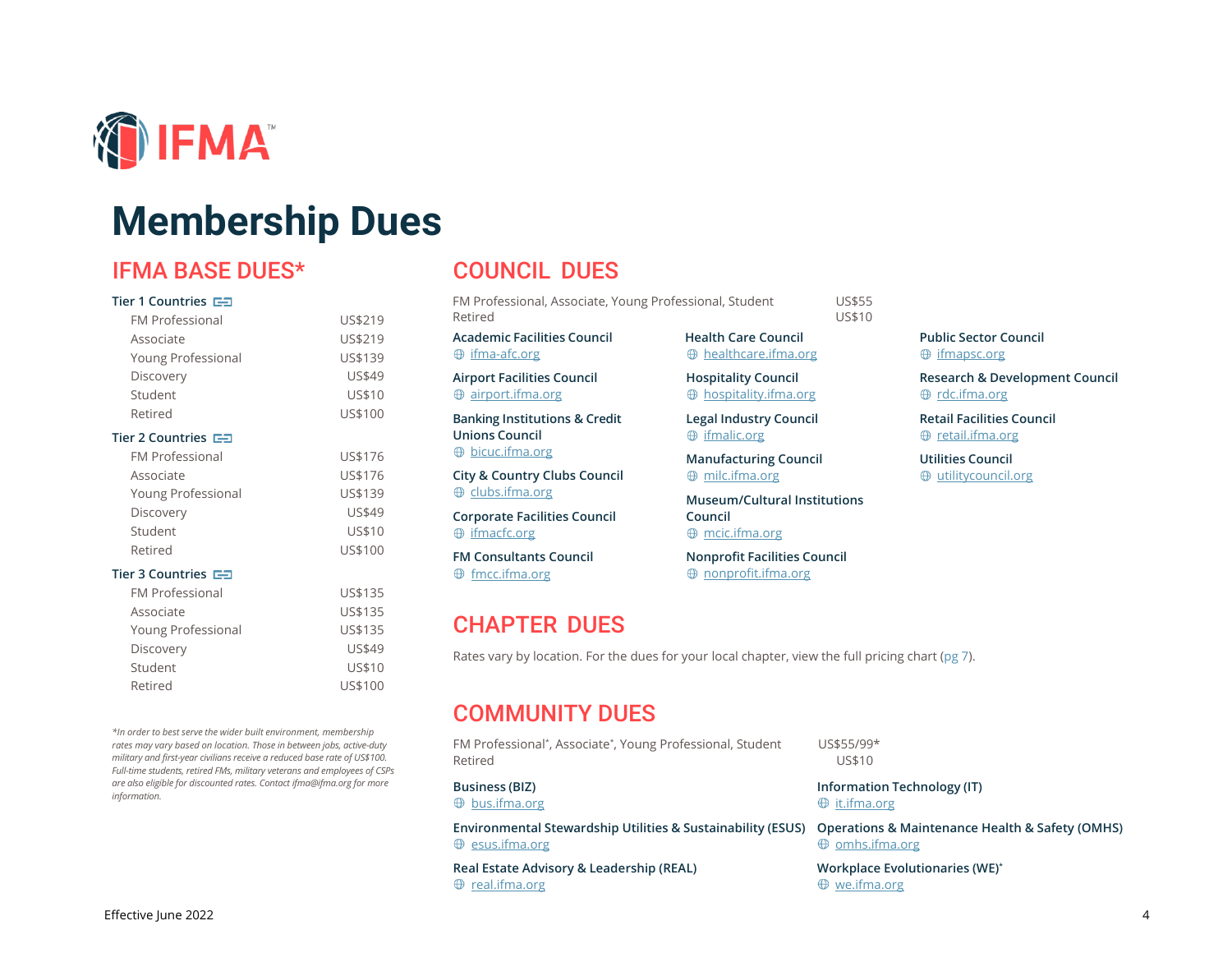

# **Base Dues by Country Tier**

### TIER 1

## TIER 2

Bahamas Bermuda Canada Cayman Island Denmark Germany Holland Hong Kong Iceland Ireland Italy Japan Liechtenstein Luxembourg Norway Oman Slovenia South Korea Switzerland The Netherlands United Kingdom United States

Bahrain Botswana Brunei Bulgaria Chile Colombia Costa Rica Curacao Cyprus (Greek area) Estonia Faeroe Islands Greece Israel Korea Kuwait Lebanon Mauritius New Zealand Portugal Puerto Rico **O**atar Republic of Macedonia Romania Russia Saint Lucia

Singapore

## TIER 3

Slovak Republic

St. Kitts Taiwan Thailand United Arab **Emirates** 

Uruguay Venezuela Virgin Islands Algeria Argentina Bangladesh Barbados Bosnia and Herzegovina Brazil Burma China Dominican Republic Ecuador Egypt, Arab Rep. Fiji Island Ghana Guinea Guinea-Bissau Guyana Haiti Hungary India Indonesia Ivory Coast Jamaica Jordan Kenya Malaysia

Mexico **Morocco** Nigeria Pakistan Papua New Guinea **Philippines** Samoa Saudi Arabia Serbia and Montenegro Sierra Lione South Africa Sri Lanka Syria Tanzania Trinidad and Tobago **Turkey** Uganda Vietnam

## EUROPEAN BUNDLES

European chapters with optional combined IFMA and chapter dues: Austria Belgium Croatia Czech Republic Finland France

Poland Spain Sweden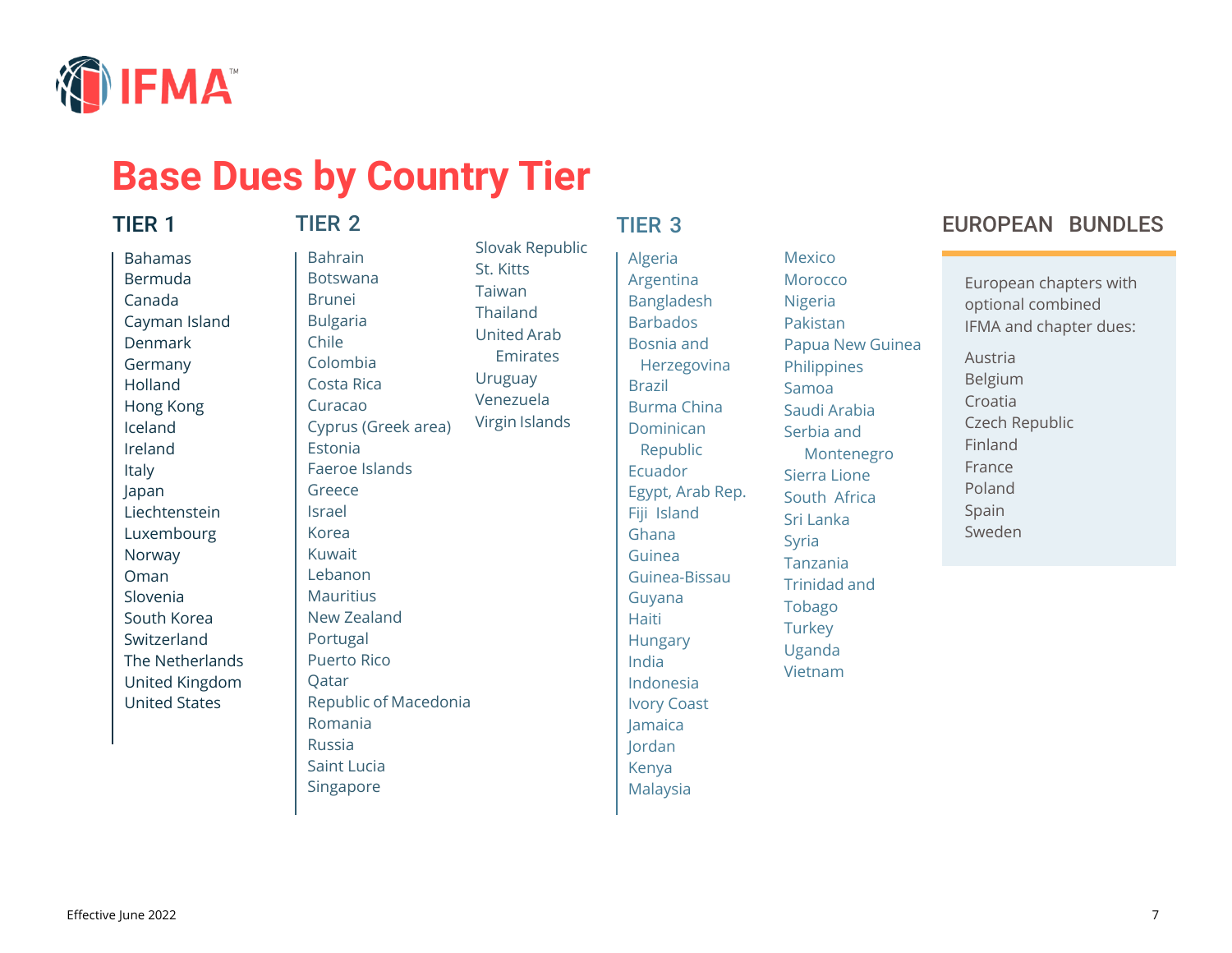

# **Chapter Dues** US | ALABAMA: BIRMINGHAM – CALIFORNIA: EAST BAY

# UNITED STATES

#### **Alabama – Birmingham**

| <b>FM Professional</b><br>Associate<br>Young Professional<br>Student<br>Retired | US\$105<br>US\$115<br>US\$92<br>US\$25<br><b>US\$0</b> |
|---------------------------------------------------------------------------------|--------------------------------------------------------|
| Alabama – Huntsville                                                            |                                                        |
| <b>FM Professional</b>                                                          | US\$130                                                |
| Associate                                                                       | US\$130                                                |
| Young Professional                                                              | US\$130                                                |
| Student                                                                         | US\$15                                                 |
| Retired                                                                         | US\$130                                                |
| Arizona – Greater Phoenix                                                       |                                                        |
| <b>FM Professional</b>                                                          | US\$120                                                |
| Associate                                                                       | US\$150                                                |
| Young Professional                                                              | US\$120                                                |
| Student                                                                         | US\$10                                                 |
| Retired                                                                         | US\$120                                                |
| California - Los Angeles                                                        |                                                        |
| FM Professional                                                                 | US\$150                                                |
| Associate                                                                       | US\$150                                                |
| Young Professional                                                              | US\$75                                                 |
| Student                                                                         | US\$10                                                 |
| Retired                                                                         | US\$150                                                |
|                                                                                 |                                                        |

## **California – Orange County** *Anaheim/Costa Mesa/Irvine*

| <b>FM Professional</b> | US\$113 |
|------------------------|---------|
| Associate              | US\$113 |
| Young Professional     | US\$92  |
| Student                | US\$10  |
| Retired                | US\$92  |

#### **California – San Francisco**

| <b>FM Professional</b> | US\$150 |
|------------------------|---------|
| Associate              | US\$150 |
| Young Professional     | US\$129 |
| Student                | US\$10  |
| Retired                | US\$100 |
|                        |         |

#### **California – San Diego**

| <b>FM Professional</b> | US\$250 |
|------------------------|---------|
| Associate              | US\$300 |
| Young Professional     | US\$250 |
| Student                | US\$135 |
| Retired                | US\$250 |
|                        |         |

#### **California – San Fernando Valley** *Burbank*

| <b>FM Professional</b> | US\$92 |
|------------------------|--------|
| Associate              | US\$92 |
| Young Professional     | US\$92 |
| Student                | US\$10 |
| Retired                | US\$92 |

### **California – Sacramento Valley** *Sacramento* FM Professional US\$102 Associate US\$102 Young Professional US\$52 Student US\$20 Retired US\$82 **California –Central Coast** *Santa Barbara* FM Professional US\$92 Associate US\$92 Young Professional US\$92 Student US\$10 Retired US\$92 **California – Silicon Valley**  *Milpitas/Palo Alto/San Jose* FM Professional US\$171 Associate US\$246 Young Professional US\$50 Student US\$10 Retired US\$92 **California – East Bay** *Oakland/San Leandro* FM Professional US\$92 Associate US\$92 Young Professional US\$21 Student US\$10

Retired US\$92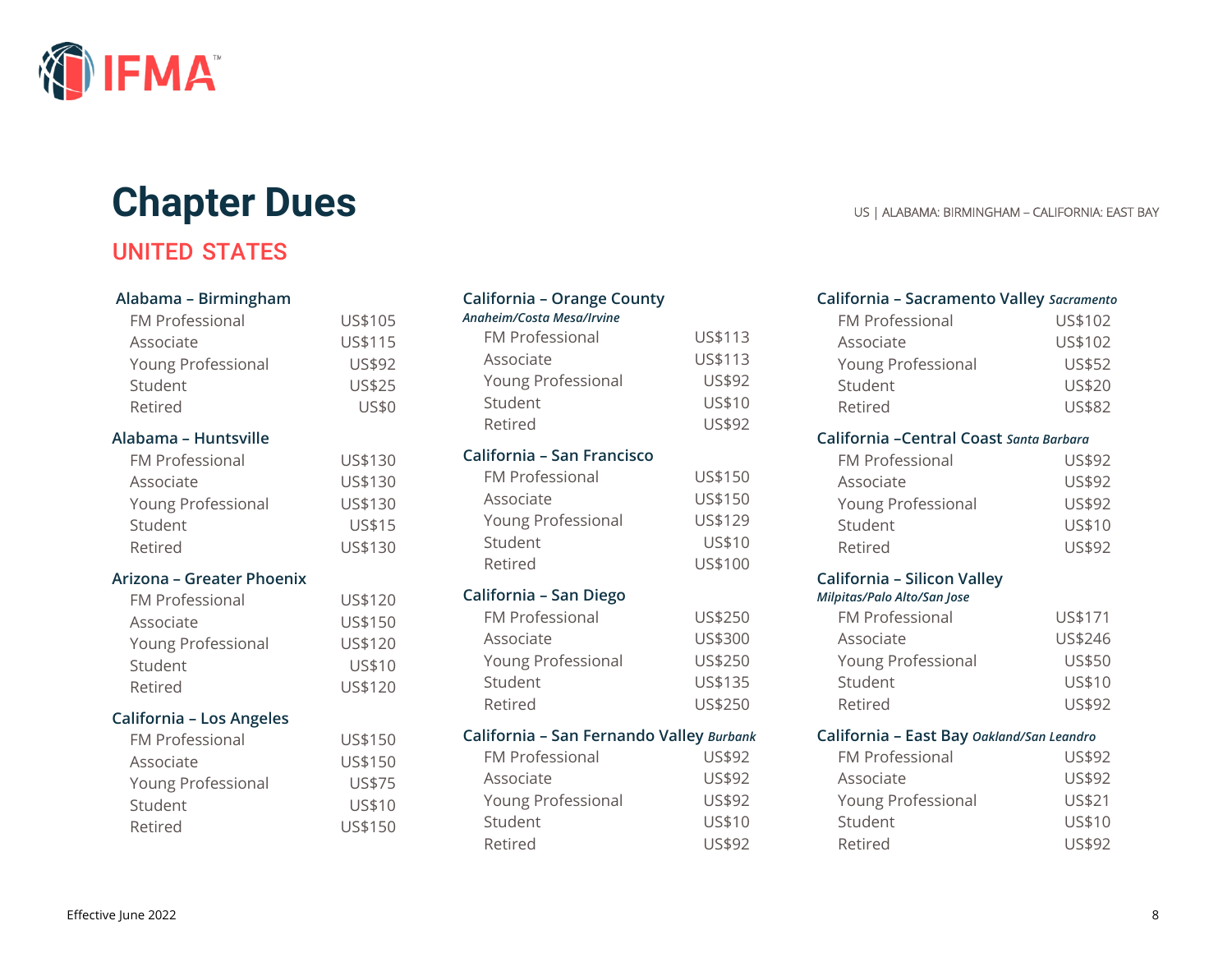

# **Chapter Dues** US | CALIFORNIA: REDWOOD EMPIRE – FLORIDA: ORLANDO

# UNITED STATES

#### **California – Redwood Empire**

#### *Santa Rosa/Sonoma*

| <b>FM Professional</b>                | US\$92  |
|---------------------------------------|---------|
| Associate                             | US\$92  |
| Young Professional                    | US\$92  |
| Student                               | US\$10  |
| Retired                               | US\$92  |
| California - Inland Empire            |         |
| <b>FM Professional</b>                | US\$92  |
| Associate                             | US\$92  |
| Young Professional                    | US\$92  |
| Student                               | US\$10  |
| Retired                               | US\$92  |
| Colorado - Denver                     |         |
| <b>FM Professional</b>                | US\$355 |
| Associate                             | US\$355 |
| Young Professional                    | US\$195 |
| Student                               | US\$10  |
| Retired                               | US\$50  |
| Colorado - Rocky Mountain Ft. Collins |         |
| <b>FM Professional</b>                | US\$150 |
| Associate                             | US\$150 |
| Young Professional                    | US\$100 |
| Student                               | US\$25  |
| Retired                               | US\$100 |

## **Colorado – Pikes Peak** *Colorado Springs*

| <b>FM Professional</b>      | US\$92      |
|-----------------------------|-------------|
| Associate                   | US\$92      |
| Young Professional          | US\$51      |
| Student                     | US\$10      |
| Retired                     | <b>FREE</b> |
| Connecticut                 |             |
| <b>FM Professional</b>      | US\$182     |
| Associate                   | US\$182     |
| Young Professional          | US\$182     |
| Student                     | US\$182     |
| Retired                     | US\$182     |
| <b>Delaware</b>             |             |
| FM Professional             | US\$92      |
| Associate                   | US\$92      |
| Young Professional          | US\$92      |
| Student                     | US\$10      |
| Retired                     | US\$92      |
| <b>District of Columbia</b> |             |
| <b>FM Professional</b>      | US\$150     |
| Associate                   | US\$150     |
| Young Professional          | US\$75      |
| Student                     | US\$10      |
| Retired                     | US\$92      |
|                             |             |

## **Florida – South Florida** FM Professional US\$202 Associate US\$202 Young Professional US\$102 Student US\$102 Retired US\$102 **Florida – Suncoast** *Tampa/St. Petersburg* FM Professional US\$100 Associate US\$100 Young Professional US\$100 Student US\$10 Retired US\$92 **Florida – Jacksonville** FM Professional US\$92 Associate US\$92 Young Professional US\$92 Student US\$10 Retired US\$92 **Florida – Orlando** FM Professional US\$65 Associate US\$165 Young Professional US\$65 Student US\$65 Retired US\$65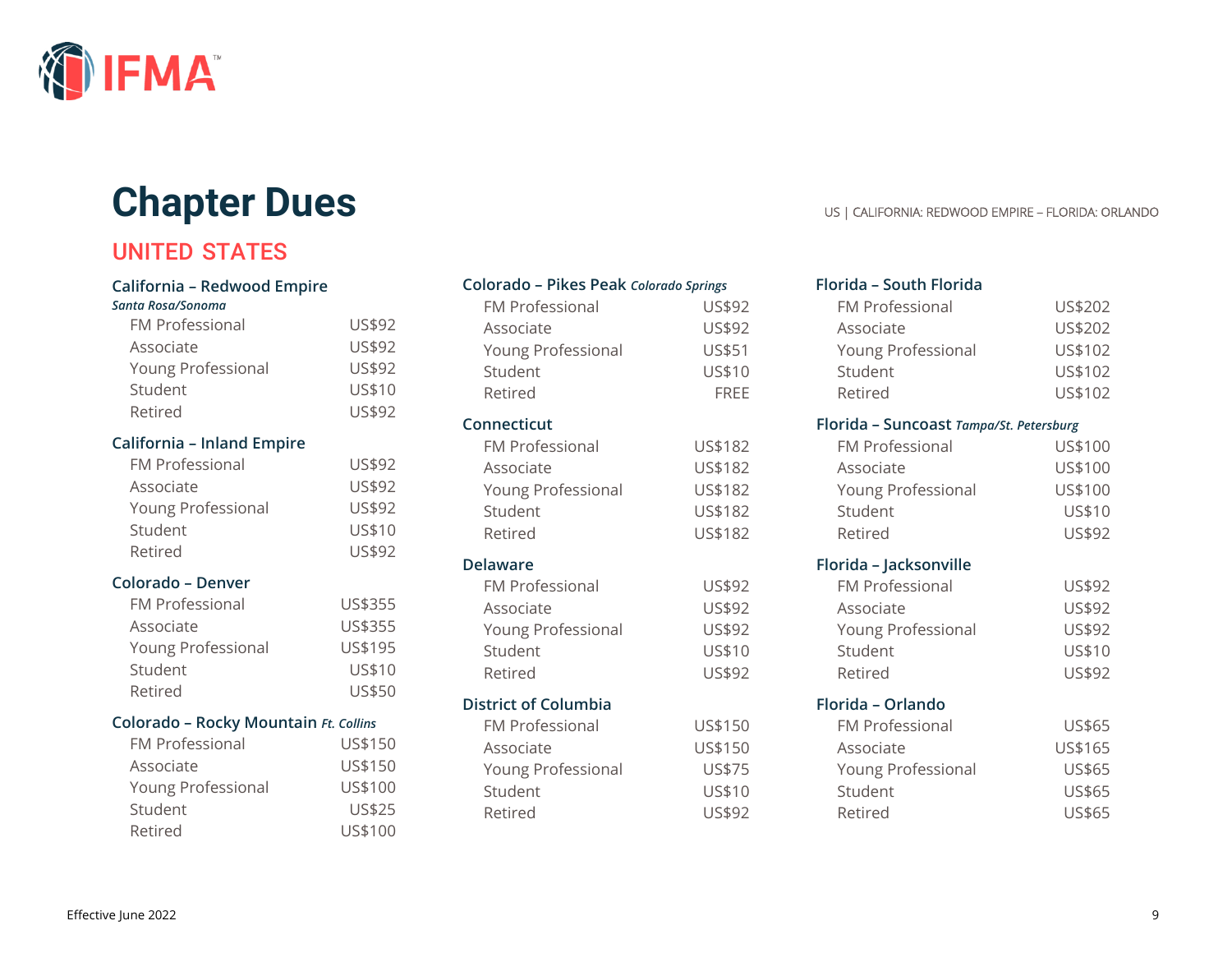

# **Chapter Dues** US | GEORGIA: ATLANTA – KENTUCKY: LOUISVILLE

# UNITED STATES

#### **Georgia – Atlanta**

| <b>FM Professional</b> | US\$130       |
|------------------------|---------------|
| Associate              | US\$215       |
| Young Professional     | US\$75        |
| Student                | <b>US\$25</b> |
| Retired                | US\$1         |
|                        |               |

#### **Northern Rockies** *Idaho/Montana/Wyoming*

| <b>FM Professional</b> | US\$92 |
|------------------------|--------|
| Associate              | US\$92 |
| Young Professional     | US\$92 |
| Student                | US\$10 |
| Retired                | US\$92 |

#### **Illinois – Chicago**

| <b>FM Professional</b> | US\$212 |
|------------------------|---------|
| Associate              | US\$212 |
| Young Professional     | US\$120 |
| Student                | US\$10  |
| Retired                | US\$212 |

#### **Illinois – Northern Illinois**

| <b>FM Professional</b> | US\$212 |
|------------------------|---------|
| Associate              | US\$212 |
| Young Professional     | US\$212 |
| Student                | US\$212 |
| Retired                | US\$92  |

# **Illinois – Central Illinois**  *Bloomington/Decatur/Champaign*

| DIUUIIIIIIgtUH/Decutur/Chumpuigh |         |
|----------------------------------|---------|
| <b>FM Professional</b>           | US\$122 |
| Associate                        | US\$222 |
| Young Professional               | US\$92  |
| Student                          | US\$10  |
| Retired                          | US\$10  |
| Indiana - Indianapolis           |         |
| FM Professional                  | US\$117 |
| Associate                        | US\$117 |
| Young Professional               | US\$117 |
| Student                          | US\$10  |
| Retired                          | US\$117 |
| Indiana - North Indiana          |         |
| FM Professional                  | US\$92  |
| Associate                        | US\$92  |
| Young Professional               | US\$92  |
| Student                          | US\$10  |
| Retired                          | US\$92  |
| Indiana - Southwestern Indiana   |         |
| FM Professional                  | US\$92  |
| Associate                        | US\$92  |
| Young Professional               | US\$92  |
| Student                          | US\$10  |
| Retired                          | US\$92  |

### **Iowa – Central Iowa Des Moines** FM Professional US\$92 Associate US\$92 Young Professional US\$50 Student US\$10 Retired US\$92 **Iowa – Eastern Iowa** *Cedar Rapids* FM Professional US\$92 Associate US\$92 Young Professional US\$92 Student US\$10 Retired US\$92 **Kansas – Wichita** FM Professional US\$92 Associate US\$92 Young Professional US\$92 Student US\$10 Retired US\$92 **Kentucky – Louisville** FM Professional US\$192 Associate US\$192 Young Professional US\$92 Student US\$10 Retired US\$92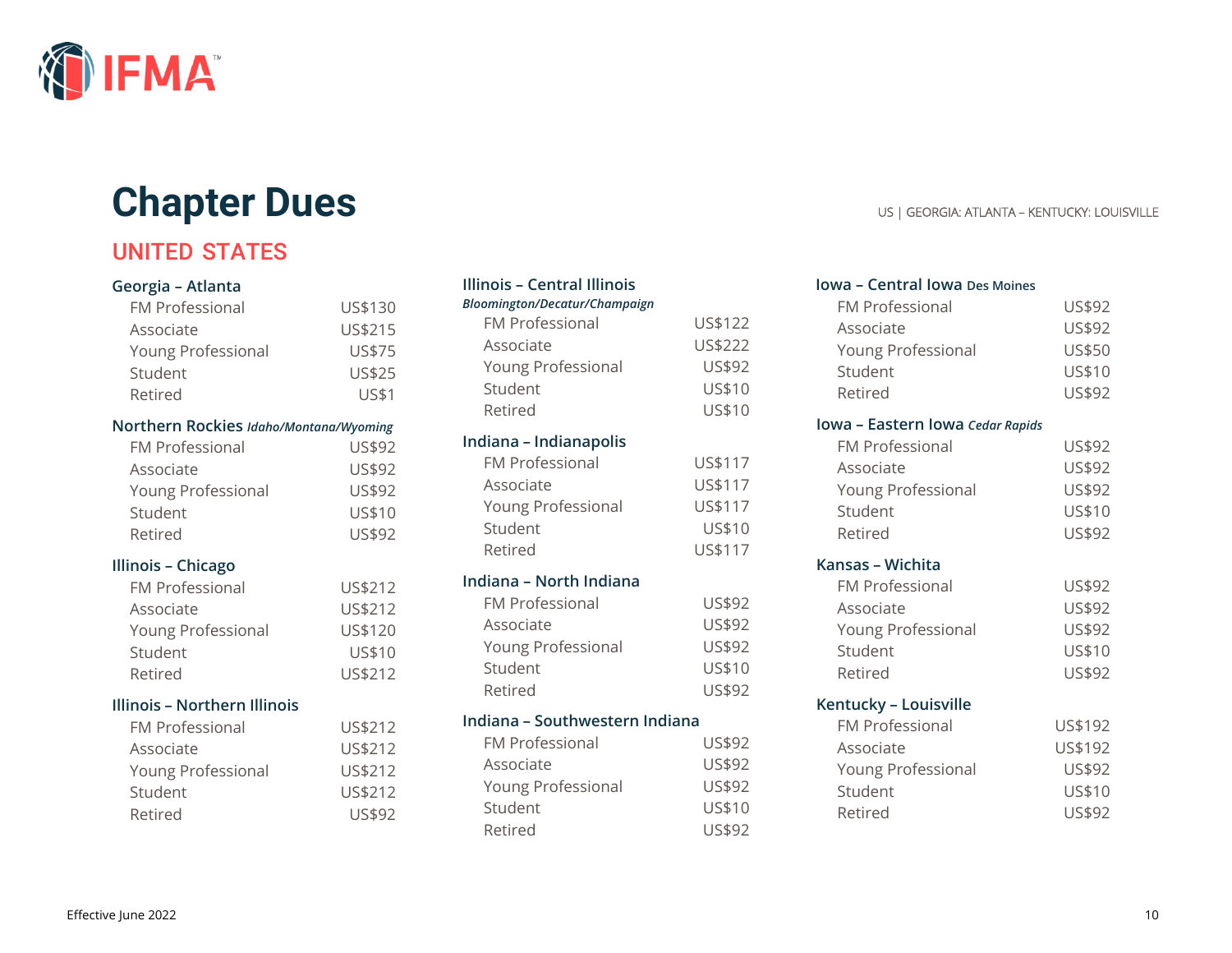

# **Chapter Dues** US | LOUISIANA: BATON ROUGE – NEW JERSEY

# UNITED STATES

| Louisiana - Baton Rouge         |              |
|---------------------------------|--------------|
| <b>FM Professional</b>          | US\$92       |
| Associate                       | US\$92       |
| Young Professional              | US\$92       |
| Student                         | US\$10       |
| Retired                         | US\$92       |
| Louisiana - New Orleans         |              |
| <b>FM Professional</b>          | US\$92       |
| Associate                       | US\$105      |
| Young Professional              | US\$92       |
| Student                         | US\$50       |
| Retired                         | US\$92       |
| Maryland - Chesapeake Baltimore |              |
|                                 |              |
| <b>FM Professional</b>          | US\$110      |
| Associate                       | US\$110      |
| Young Professional              | US\$110      |
| Student                         | <b>US\$0</b> |
| Retired                         | US\$55       |
| <b>Massachusetts - Boston</b>   |              |
| FM Professional                 | US\$175      |
| Associate                       | US\$175      |
| Young Professional              | US\$92       |
| Student                         | US\$10       |

| Michigan - West Michigan Grand Rapids |  |  |  |
|---------------------------------------|--|--|--|
|---------------------------------------|--|--|--|

| <b>FM Professional</b> | US\$125      |
|------------------------|--------------|
| Associate              | US\$125      |
| Young Professional     | US\$117      |
| Student                | <b>US\$0</b> |
| Retired                | US\$125      |

| Minnesota - Minneapolis/St. Paul |  |  |  |
|----------------------------------|--|--|--|
|----------------------------------|--|--|--|

| <b>FM Professional</b> | US\$130 |
|------------------------|---------|
| Associate              | US\$180 |
| Young Professional     | US\$92  |
| Student                | US\$10  |
| Retired                | US\$92  |

#### **Missouri – St. Louis**

| <b>FM Professional</b> | US\$150 |
|------------------------|---------|
| Associate              | US\$150 |
| Young Professional     | US\$50  |
| Student                | US\$10  |
| Retired                | US\$25  |
|                        |         |

#### **Michigan – Southeastern Michigan** *Detroit*

| <b>FM Professional</b> | US\$167 |
|------------------------|---------|
| Associate              | US\$167 |
| Young Professional     | US\$167 |
| Student                | US\$167 |
| Retired                | US\$167 |

#### **Missouri – Kansas City**

| <b>FM Professional</b> | US\$200 |
|------------------------|---------|
| Associate              | US\$265 |
| Young Professional     | US\$150 |
| Student                | US\$10  |
| Retired                | \$0     |
| Nebraska – Lincoln     |         |
| <b>FM Professional</b> | US\$92  |
| Associate              | US\$92  |
| Young Professional     | US\$92  |
| Student                | US\$10  |
| Retired                | US\$92  |
| Nevada - Las Vegas     |         |
| <b>FM Professional</b> | US\$92  |
| Associate              | US\$92  |
| Young Professional     | US\$92  |
| Student                | US\$10  |
| Retired                | US\$92  |
| <b>New Jersey</b>      |         |
| <b>FM Professional</b> | US\$125 |
| Associate              | US\$125 |
| Young Professional     | US\$65  |
| Student                | US\$15  |
| Retired                | US\$95  |
|                        |         |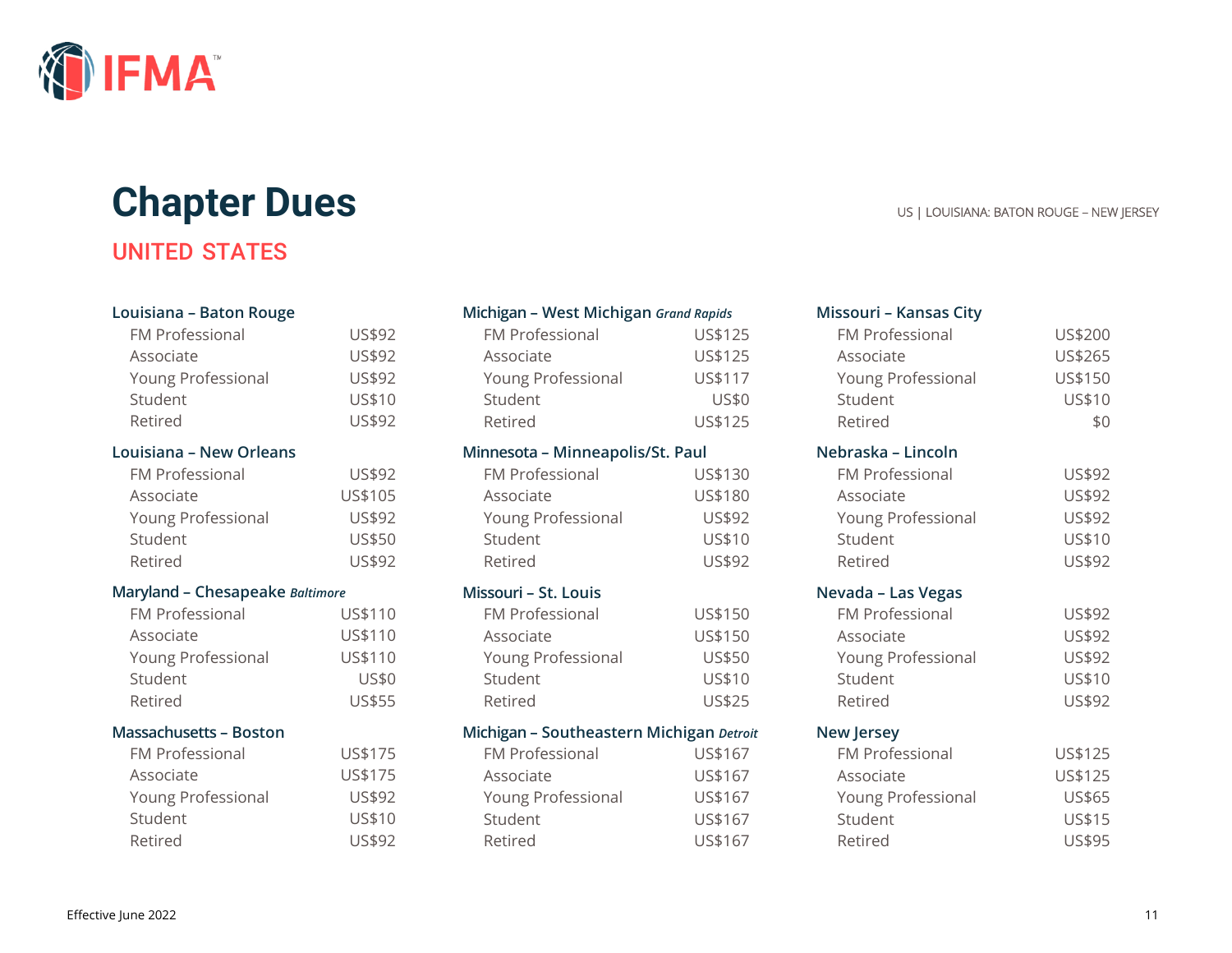

# **Chapter Dues** US | NEW MEXICO – OHIO: DAYTON

# UNITED STATES

#### **New Mexico**

| <b>FM Professional</b> | US\$122 |
|------------------------|---------|
| Associate              | US\$122 |
| Young Professional     | US\$122 |
| Student                | US\$10  |
| Retired                | US\$122 |

#### **New York – New York City**

| <b>FM Professional</b> | US\$170       |
|------------------------|---------------|
| Associate              | US\$170       |
| Young Professional     | US\$112       |
| Student                | US\$10        |
| Retired                | <b>US\$50</b> |

#### **New York – New York Tech Valley** *Albany*

| <b>FM Professional</b> | US\$89 |
|------------------------|--------|
| Associate              | US\$89 |
| Young Professional     | US\$89 |
| Student                | US\$0  |
| Retired                | US\$89 |

#### **New York – Westchester County -**

#### **Hudson Valley**

| US\$92 |
|--------|
| US\$92 |
| US\$92 |
| US\$10 |
| US\$92 |
|        |

#### **New York – Long Island**

| <b>FM Professional</b>    | US\$109      |
|---------------------------|--------------|
| Associate                 | US\$109      |
| <b>Young Professional</b> | US\$109      |
| Student                   | <b>US\$0</b> |
| Retired                   | US\$109      |

### **North Carolina – Greater Triangle**

#### *Raleigh/Durham/Chapel Hill*

| <b>FM Professional</b> | US\$150       |
|------------------------|---------------|
| Associate              | US\$150       |
| Young Professional     | US\$110       |
| Student                | <b>US\$25</b> |
| Retired                | US\$110       |

#### **North Carolina – Charlotte**

| <b>FM Professional</b> | US\$106 |
|------------------------|---------|
| Associate              | US\$106 |
| Young Professional     | US\$106 |
| Student                | US\$10  |
| Retired                | US\$106 |
|                        |         |

#### **North Carolina – Piedmont Triad** *Winston-Salem/Greensboro*

| <b>FM Professional</b> | US\$92        |
|------------------------|---------------|
| Associate              | US\$92        |
| Young Professional     | US\$92        |
| Student                | US\$10        |
| Retired                | <b>US\$92</b> |

### **North Dakota – Fargo/N. Plains**

| <b>FM Professional</b>              | US\$92  |
|-------------------------------------|---------|
| Associate                           | US\$92  |
| Young Professional                  | US\$46  |
| Student                             | US\$10  |
| Retired                             | US\$10  |
| <b>Ohio - Cincinnati</b>            |         |
| <b>FM Professional</b>              | US\$120 |
| Associate                           | US\$120 |
| Young Professional                  | US\$92  |
| Student                             | US\$10  |
| Retired                             | US\$120 |
| <b>Ohio - Central Ohio Columbus</b> |         |
| <b>FM Professional</b>              | US\$92  |
| Associate                           | US\$92  |
| Young Professional                  | US\$92  |
| Student                             | US\$10  |
| Retired                             | US\$92  |
| Ohio – Dayton                       |         |
| <b>FM Professional</b>              | US\$150 |
| Associate                           | US\$150 |
| Young Professional                  | US\$125 |
| Student                             | US\$25  |
| Retired                             | US\$125 |
|                                     |         |
|                                     |         |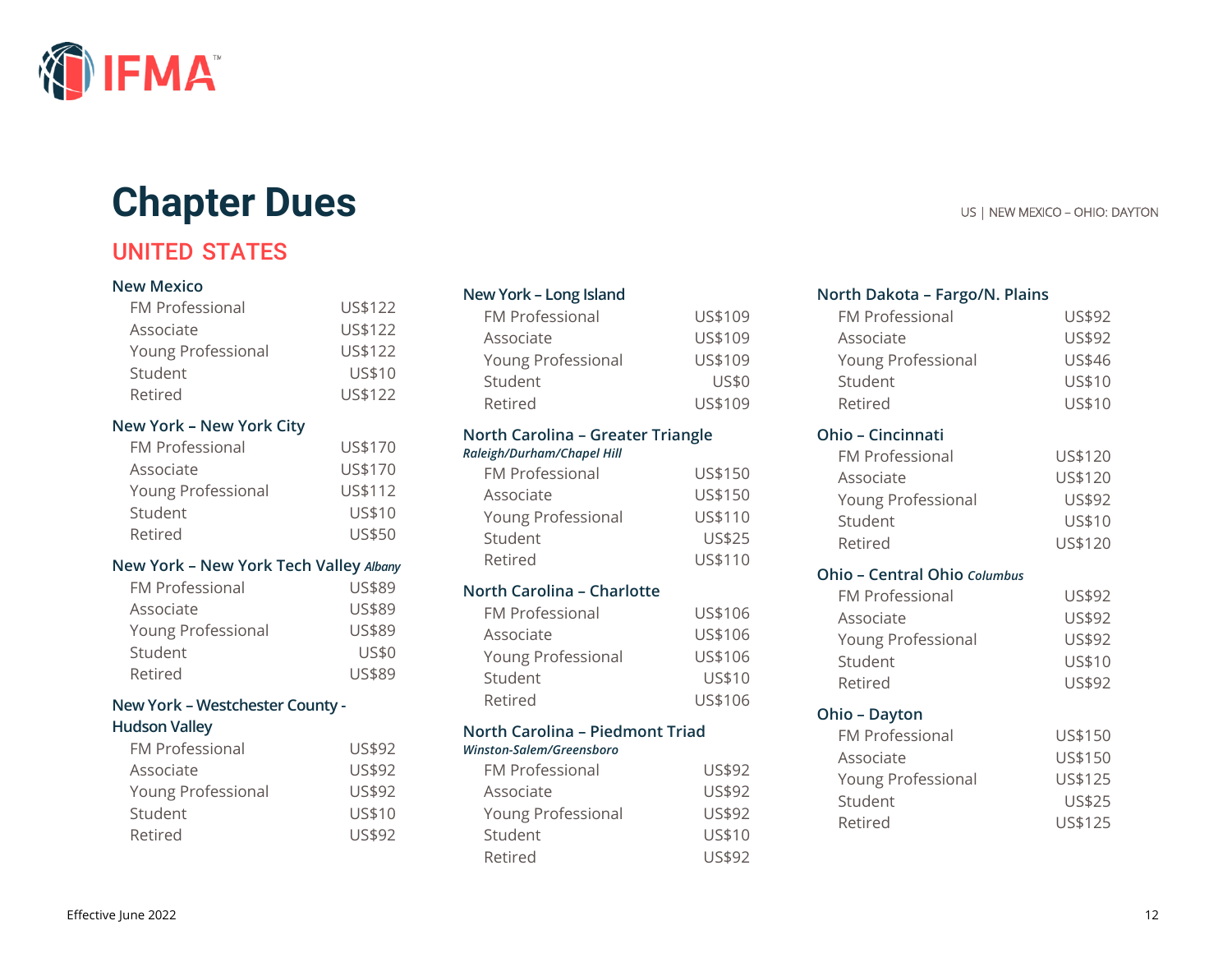

# **Chapter Dues** US | OHIO: NORTHERN OHIO – TENNESSEE: MEMPHIS

# UNITED STATES

| Ohio - Northern Ohio Cleveland |              |
|--------------------------------|--------------|
| <b>FM Professional</b>         | US\$92       |
| Associate                      | US\$92       |
| Young Professional             | US\$92       |
| Student                        | US\$10       |
| Retired                        | US\$92       |
| <b>Ohio - Northwest Ohio</b>   |              |
| <b>FM Professional</b>         | US\$137      |
| Associate                      | US\$137      |
| Young Professional             | US\$137      |
| Student                        | US\$25       |
| Retired                        | <b>US\$0</b> |
| Oklahoma - Oklahoma City       |              |
| <b>FM Professional</b>         | US\$92       |
| Associate                      | US\$92       |
| Young Professional             | US\$92       |
| Student                        | US\$10       |
| Retired                        | US\$92       |
| Oklahoma - Tulsa               |              |
| <b>FM Professional</b>         | US\$121      |
| Associate                      | US\$121      |
| Young Professional             | US\$121      |
| Student                        | US\$121      |
| Retired                        | US\$121      |
|                                |              |

### **Oregon – Oregon & Southwest Washington**

| <b>FM Professional</b> | US\$175 |
|------------------------|---------|
| Associate              | US\$175 |
| Young Professional     | US\$135 |
| Student                | US\$135 |
| Retired                | US\$175 |

### **Pennsylvania – Central Pennsylvania**

| <b>FM Professional</b> | US\$175 |
|------------------------|---------|
| Associate              | US\$175 |
| Young Professional     | US\$125 |
| Student                | US\$0   |
| Retired                | US\$125 |

### **Pennsylvania – Greater Philadelphia**

| <b>FM Professional</b> | US\$125       |
|------------------------|---------------|
| Associate              | US\$125       |
| Young Professional     | US\$75        |
| Student                | <b>US\$20</b> |
| Retired                | US\$125       |

### **Pennsylvania – Lehigh Valley**

| Northeast Pennsylvania    |        |
|---------------------------|--------|
| FM Professional           | US\$92 |
| Associate                 | US\$92 |
| <b>Young Professional</b> | US\$92 |
| Student                   | US\$10 |
| Retired                   | US\$92 |

#### **Pennsylvania – Pittsburgh** FM Professional US\$92 Associate US\$92

| Young Professional | US\$92 |
|--------------------|--------|
| Student            | US\$10 |
| Retired            | US\$92 |

#### **South Carolina – Columbia**

| <b>FM Professional</b> | <b>US\$92</b> |
|------------------------|---------------|
| Associate              | US\$92        |
| Young Professional     | US\$92        |
| Student                | US\$10        |
| Retired                | US\$92        |

#### **South Carolina – Upstate** *Greenville*

| <b>FM Professional</b> | <b>US\$92</b> |
|------------------------|---------------|
| Associate              | US\$92        |
| Young Professional     | US\$92        |
| Student                | US\$10        |
| Retired                | US\$50        |

#### **Tennessee – Memphis**

| <b>US\$81</b><br>Associate          |
|-------------------------------------|
| <b>US\$20</b><br>Young Professional |
| <b>US\$0</b><br>Student             |
| <b>US\$20</b><br>Retired            |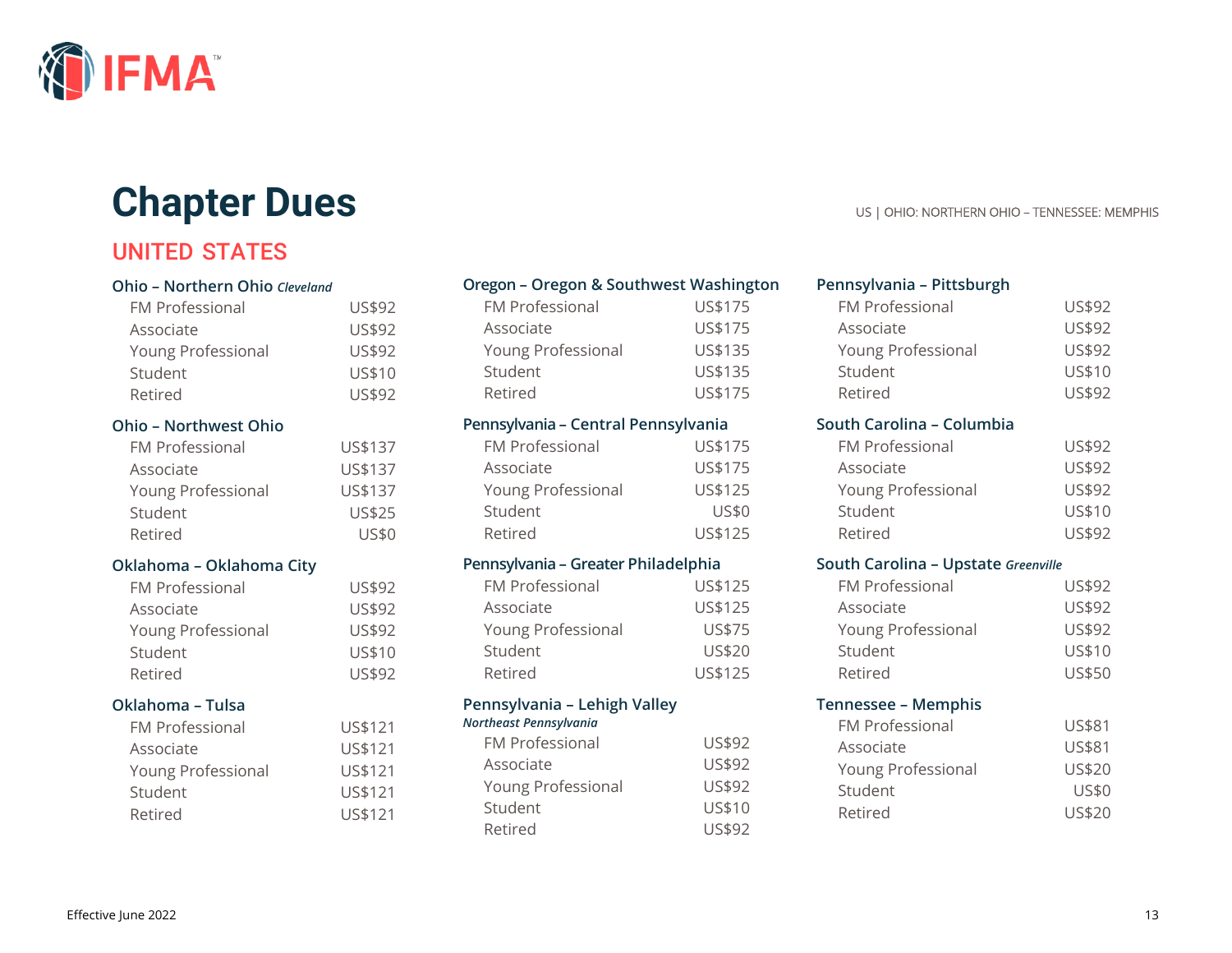

# **Chapter Dues** US | TENNESSEE: NASHVILLE – WISONSIN: MADISON

# UNITED STATES

#### **Tennessee – Nashville**

| <b>FM Professional</b> | US\$167       |
|------------------------|---------------|
| Associate              | US\$177       |
| Young Professional     | US\$92        |
| Student                | <b>US\$50</b> |
| Retired                | US\$100       |

#### **Tennessee – East Tennessee** *Knoxville*

| <b>FM Professional</b> | US\$116 |
|------------------------|---------|
| Associate              | US\$116 |
| Young Professional     | US\$100 |
| Student                | US\$100 |
| Retired                | US\$116 |

### **Texas – Dallas/Ft. Worth Metroplex**

| <b>FM Professional</b> | US\$225       |
|------------------------|---------------|
| Associate              | US\$300       |
| Young Professional     | US\$175       |
| Student                | <b>US\$50</b> |
| Retired                | <b>US\$50</b> |

#### **Texas – Houston**

| <b>FM Professional</b> | US\$125 |
|------------------------|---------|
| Associate              | US\$125 |
| Young Professional     | US\$125 |
| Student                | US\$10  |
| Retired                | US\$125 |

#### **Texas – Austin**

| <b>FM Professional</b><br>Associate<br>Young Professional<br>Student<br>Retired | US\$125<br>US\$150<br><b>US\$0</b><br><b>US\$0</b><br><b>US\$0</b> |
|---------------------------------------------------------------------------------|--------------------------------------------------------------------|
| Texas - San Antonio                                                             |                                                                    |
| <b>FM Professional</b><br>Associate<br>Young Professional<br>Student<br>Retired | US\$125<br>US\$125<br>US\$75<br>US\$10<br>US\$125                  |
| <b>Utah - Salt Lake City</b>                                                    |                                                                    |
| <b>FM Professional</b>                                                          | US\$132                                                            |
| Associate                                                                       | US\$132                                                            |
| Young Professional                                                              | US\$132                                                            |
| Student                                                                         | US\$10                                                             |
| Retired                                                                         | US\$25                                                             |
| Virginia - Hampton Roads Virginia Coast                                         |                                                                    |
| <b>FM Professional</b>                                                          | US\$121                                                            |
| Associate                                                                       | US\$121                                                            |
| Young Professional                                                              | US\$121                                                            |
| Student                                                                         | US\$121                                                            |
| Retired                                                                         | US\$121                                                            |

| Virginia - Richmond                   |         |
|---------------------------------------|---------|
| <b>FM Professional</b>                | US\$130 |
| Associate                             | US\$130 |
| Young Professional                    | US\$65  |
| Student                               | US\$10  |
| Retired                               | US\$92  |
| <b>Washington - Seattle</b>           |         |
| <b>FM Professional</b>                | US\$92  |
| Associate                             | US\$92  |
| Young Professional                    | US\$92  |
| Student                               | US\$10  |
| Retired                               | US\$92  |
| <b>Washington - South Puget Sound</b> |         |
|                                       |         |
| <b>FM Professional</b>                | US\$92  |
| Associate                             | US\$92  |
| Young Professional                    | US\$92  |
| Student                               | US\$10  |
| Retired                               | US\$92  |
| <b>Wisconsin - Madison</b>            |         |
| <b>FM Professional</b>                | US\$130 |
| Associate                             | US\$130 |
| Young Professional                    | US\$130 |
| Student                               | US\$25  |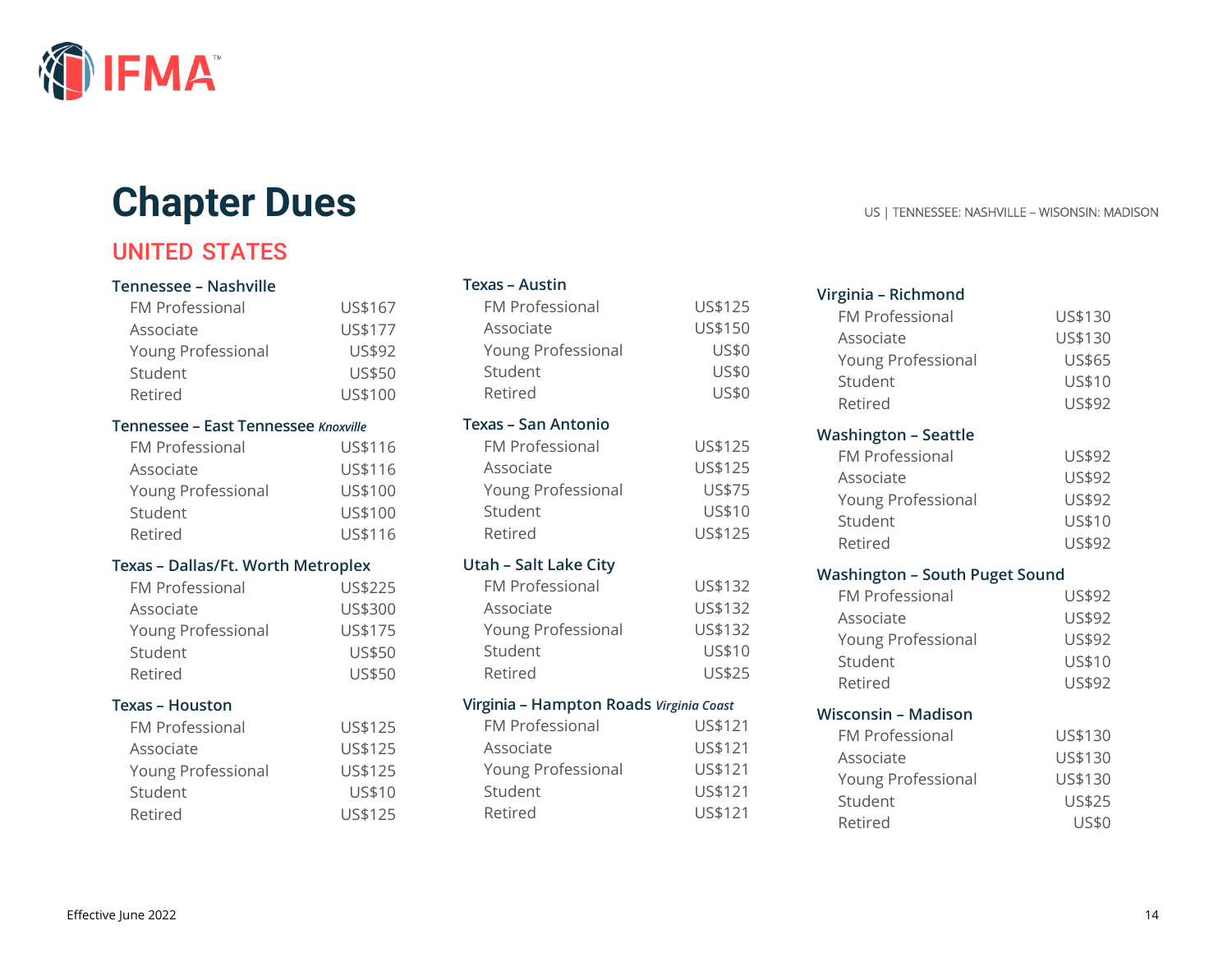

# **Chapter Dues** US | WISONSIN: SOUTHWEST – STUDENT CHAPTERS

# UNITED STATES

#### **Wisconsin – Southwest** *Milwaukee*

| <b>FM Professional</b> | US\$130       |
|------------------------|---------------|
| Associate              | US\$130       |
| Young Professional     | US\$92        |
| Student                | <b>US\$20</b> |
| Retired                | US\$20        |

#### **Wisconsin – Northeast** *Green Bay*

| <b>FM Professional</b> | US\$115        |
|------------------------|----------------|
| Associate              | US\$115        |
| Young Professional     | US\$115        |
| Student                | <b>US\$25</b>  |
| Retired                | <b>US\$115</b> |

#### **IFMA Student Chapters**

Greater Phoenix Student FL Big Bend Chapter Missouri State University Ferris State University UNCC Student Chapter Cornell University Oklahoma State University University of Oklahoma Conestoga College Brigham Young University Seneca College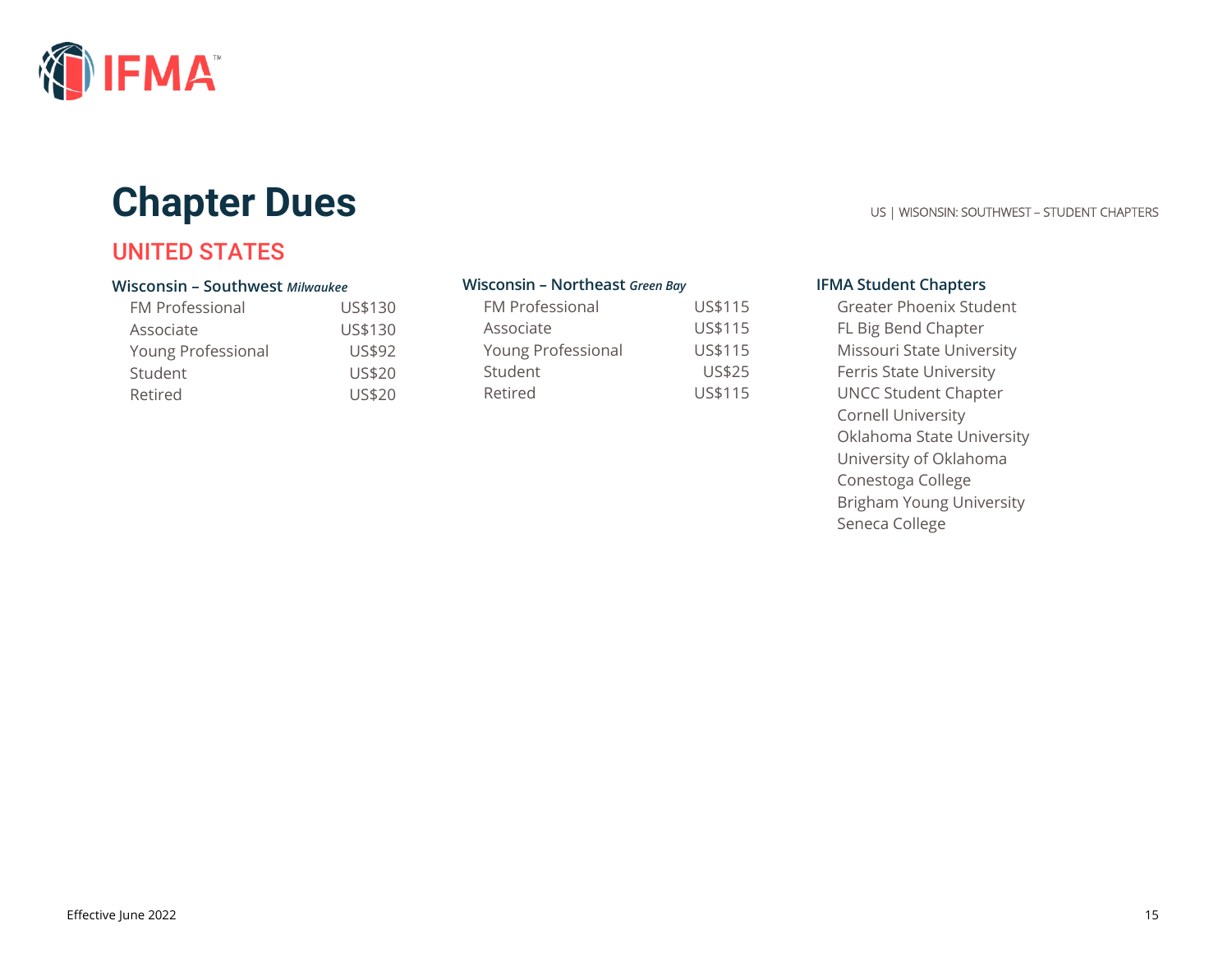

# **Chapter Dues** GLOBAL | AUSTRIA – CHINA: BEIJING

# INTERNATIONAL

#### Austria **E**

European bundle pricing

#### **Barbados**

| <b>FM Professional</b> | <b>US\$50</b> |
|------------------------|---------------|
| Associate              | <b>US\$50</b> |
| Young Professional     | <b>US\$50</b> |
| Student                | US\$10        |
| Retired                | US\$30        |

#### **Belgium**

European bundle pricing

#### **Canada – British Columbia**

| <b>FM Professional</b> | US\$92        |
|------------------------|---------------|
| Associate              | US\$92        |
| Young Professional     | <b>US\$55</b> |
| Student                | US\$10        |
| Retired                | US\$92        |

#### **Canada – Calgary**

| <b>FM Professional</b> | US\$120 |
|------------------------|---------|
| Associate              | US\$120 |
| Young Professional     | US\$120 |
| Student                | US\$10  |
| Retired                | US\$120 |
|                        |         |

| Student<br>Retired                                                                                           |
|--------------------------------------------------------------------------------------------------------------|
| Canada - Northern Alberta<br><b>FM Professional</b><br>Associate<br>Young Professional<br>Student<br>Retired |
| Canada - Ottowa<br><b>FM Professional</b><br>Associate<br><b>Young Professional</b><br>Student<br>Retired    |
| Canada - Regina<br><b>FM Professional</b><br>Associate<br>Young Professional<br>Student                      |

**Canada – Manitoba**

Young Professional US\$92

Retired US\$92

#### FM Professional US\$110 Associate US\$110 **Canada – Toronto** FM Professional US\$109.61

US\$10 US\$92

US\$120 US\$120 US\$92 US\$10 US\$92

> US\$92 US\$92 US\$92 US\$10 US\$92

> US\$92 US\$92 US\$92 US\$10

| Associate              | US\$109.61 |
|------------------------|------------|
| Young Professional     | US\$10     |
| Student                | US\$10*    |
| Retired                | US\$109.61 |
| *Includes HST          |            |
| Canada - Montreal      |            |
| <b>FM Professional</b> | US\$95     |
| Associate              | US\$95     |
| Young Professional     | US\$45     |
| Student                | US\$10     |
| Retired                | US\$45     |
| Cayman Islands         |            |
| <b>FM Professional</b> | US\$100    |
| Associate              | US\$100    |
| Young Professional     | US\$100    |
| Student                | US\$10     |
| Retired                | US\$100    |
| China - Beijing        |            |
| <b>FM Professional</b> | US\$92     |
| Associate              | US\$92     |
| Young Professional     | US\$46     |
| Student                | US\$10     |
|                        |            |
| Retired                | US\$92     |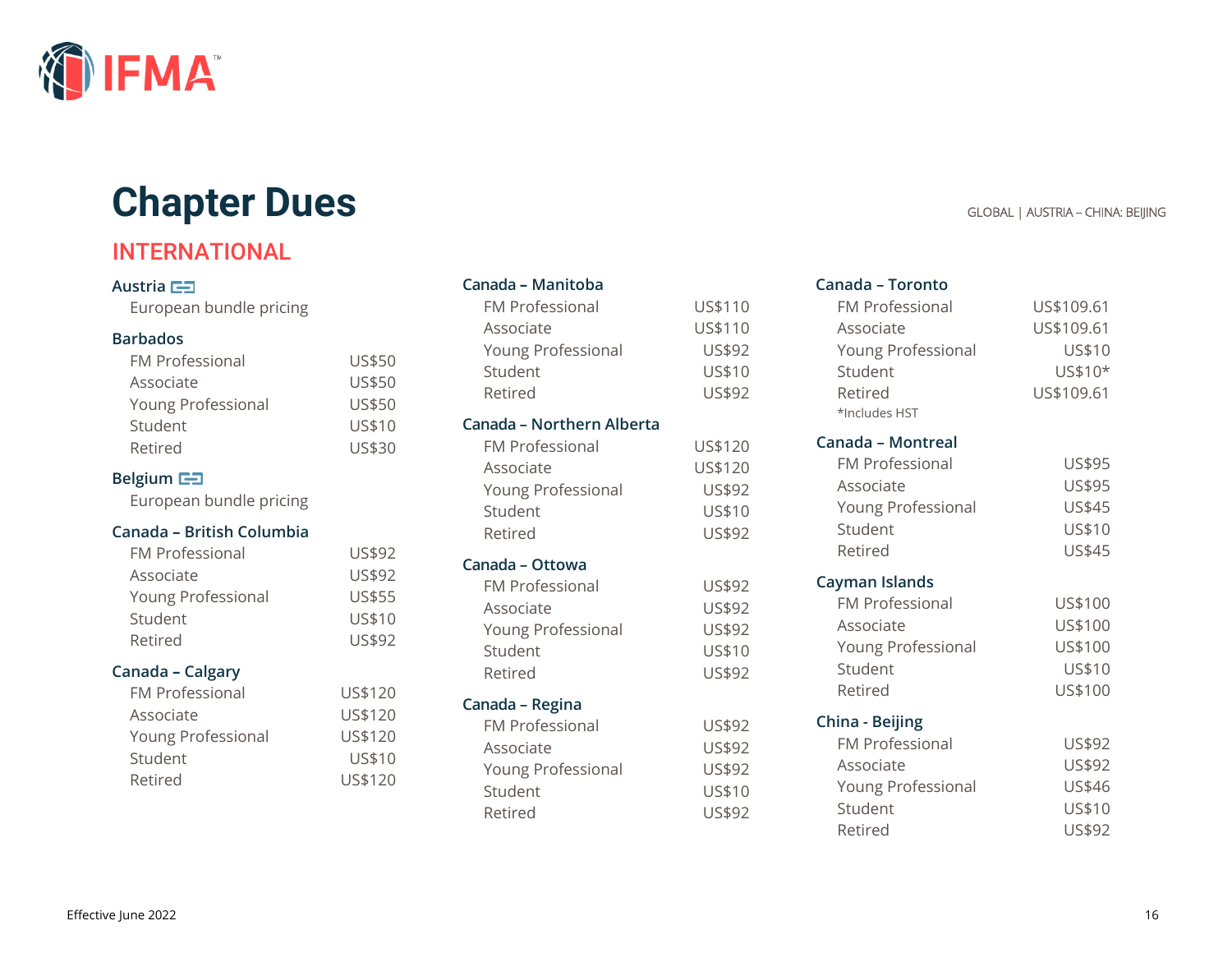

# **Chapter Dues GLOBAL | CHINA: GUANGZHOU – ITALY**

# INTERNATIONAL

#### **China - Guangzhou**

| <b>FM Professional</b> | US\$92        |
|------------------------|---------------|
| Associate              | US\$92        |
| Young Professional     | US\$92        |
| Student                | US\$15        |
| Retired                | <b>US\$54</b> |

#### **China - Hong Kong**

| <b>FM Professional</b> | US\$100       |
|------------------------|---------------|
| Associate              | US\$100       |
| Young Professional     | <b>US\$58</b> |
| Student                | US\$10        |
| Retired                | US\$100       |

### **China - Shanghai**

| FM Professional    | US\$92        |
|--------------------|---------------|
| Associate          | <b>US\$92</b> |
| Young Professional | US\$92        |
| Student            | US\$10        |
| Retired            | US\$92        |

### **China - Shenzhen**

| <b>FM Professional</b> | US\$92 |
|------------------------|--------|
| Associate              | US\$92 |
| Young Professional     | US\$46 |
| Student                | US\$10 |
| Retired                | US\$92 |

### **China - Suzhou**

| <b>FM Professional</b> | US\$92 |
|------------------------|--------|
| Associate              | US\$92 |
| Young Professional     | US\$46 |
| Student                | US\$10 |
| Retired                | US\$92 |

# **Croatia**

European bundle pricing

**Czech Republic** European bundle pricing

#### **Finland**

European bundle pricing

### **France**

European bundle pricing

#### **Ghana**

| <b>FM Professional</b> | US\$92        |
|------------------------|---------------|
| Associate              | US\$92        |
| Young Professional     | US\$92        |
| Student                | US\$10        |
| Retired                | US\$92        |
| India - Bangalore      |               |
| <b>FM Professional</b> | <b>US\$55</b> |
| $A - 2 - 1 - 1 - 1$    | IICATF        |

| Associate                 | <b>US\$55</b> |
|---------------------------|---------------|
| <b>Young Professional</b> | <b>US\$55</b> |
| Student                   | <b>US\$55</b> |
| Retired                   | <b>US\$55</b> |
|                           |               |

### **India – Delhi**

| <b>FM Professional</b> | US\$55        |
|------------------------|---------------|
| Associate              | US\$55        |
| Young Professional     | <b>US\$55</b> |
| Student                | US\$55        |
| Retired                | US\$55        |
| India - Mumbai         |               |
| <b>FM Professional</b> | US\$55        |
| Associate              | <b>US\$55</b> |
| Young Professional     | US\$55        |
| Student                | US\$55        |
| Retired                | US\$55        |
| India - Chennai        |               |
| <b>FM Professional</b> | US\$55        |
| Associate              | US\$55        |
| Young Professional     | US\$55        |
| Student                | US\$55        |
| Retired                | US\$55        |
| Italy*                 |               |
| <b>FM Professional</b> | US\$713       |
| Associate              | US\$1041      |
| Young Professional     | US\$92        |
| Student                | <b>US\$0</b>  |
| Retired                | US\$92        |
| * includes base dues   |               |
|                        |               |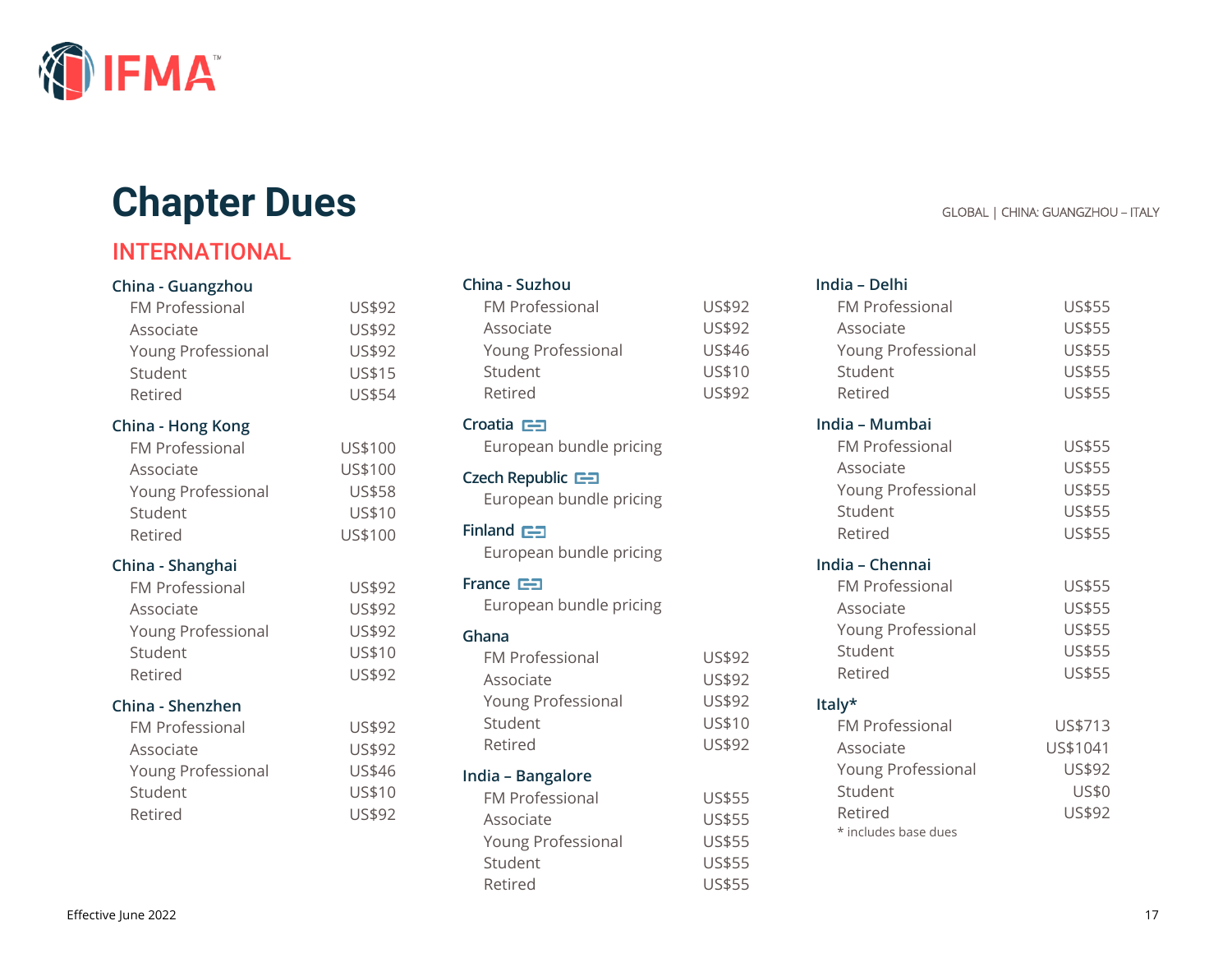

# **Chapter Dues GLOBAL | KAZAKHSTAN – TRINIDAD & TOBAGO**

# INTERNATIONAL

#### **Kazakhstan**

| <b>FM Professional</b>      | US\$92 |
|-----------------------------|--------|
| Associate                   | US\$92 |
| Young Professional          | US\$92 |
| Student                     | US\$10 |
| Retired                     | US\$92 |
| <b>Malaysia</b>             |        |
| <b>FM Professional</b>      | US\$92 |
| Associate                   | US\$92 |
| Young Professional          | US\$92 |
| Student                     | US\$10 |
| Retired                     | US\$92 |
| <b>Mexico - Mexico City</b> |        |
| <b>FM Professional</b>      | US\$92 |
| Associate                   | US\$92 |
| Young Professional          | US\$92 |
| Student                     | US\$50 |
| Retired                     | US\$92 |
| Nigeria - Abuja*            |        |
| <b>FM Professional</b>      | US\$92 |
| Associate                   | US\$92 |
| Young Professional          | US\$92 |
| Student                     | US\$10 |
| Retired                     | US\$92 |
| *pay chapter directly       |        |

#### **Nigeria – Lagos**

| FM Professional    | US\$50 |
|--------------------|--------|
| Associate          | US\$50 |
| Young Professional | US\$50 |
| Student            | US\$50 |
| Retired            | US\$50 |

### **Poland**

European bundle pricing

#### **Singapore**

| <b>FM Professional</b> | <b>US\$45</b> |
|------------------------|---------------|
| Associate              | <b>US\$45</b> |
| Young Professional     | <b>US\$45</b> |
| Student                | <b>US\$1</b>  |
| Retired                | US\$45        |

#### **Spain – Madrid**

European bundle pricing

### **Sweden – Svierige**

European bundle pricing

### **Switzerland**

| <b>FM Professional</b> | US\$275 |
|------------------------|---------|
| Associate              | US\$482 |
| Young Professional     | US\$118 |
| Student                | US\$89  |
| Retired                | US\$92  |

#### **Trinidad & Tobago**

| <b>FM Professional</b> | US\$80 |
|------------------------|--------|
| Associate              | US\$80 |
| Young Professional     | US\$80 |
| Student                | US\$30 |
| Retired                | US\$75 |